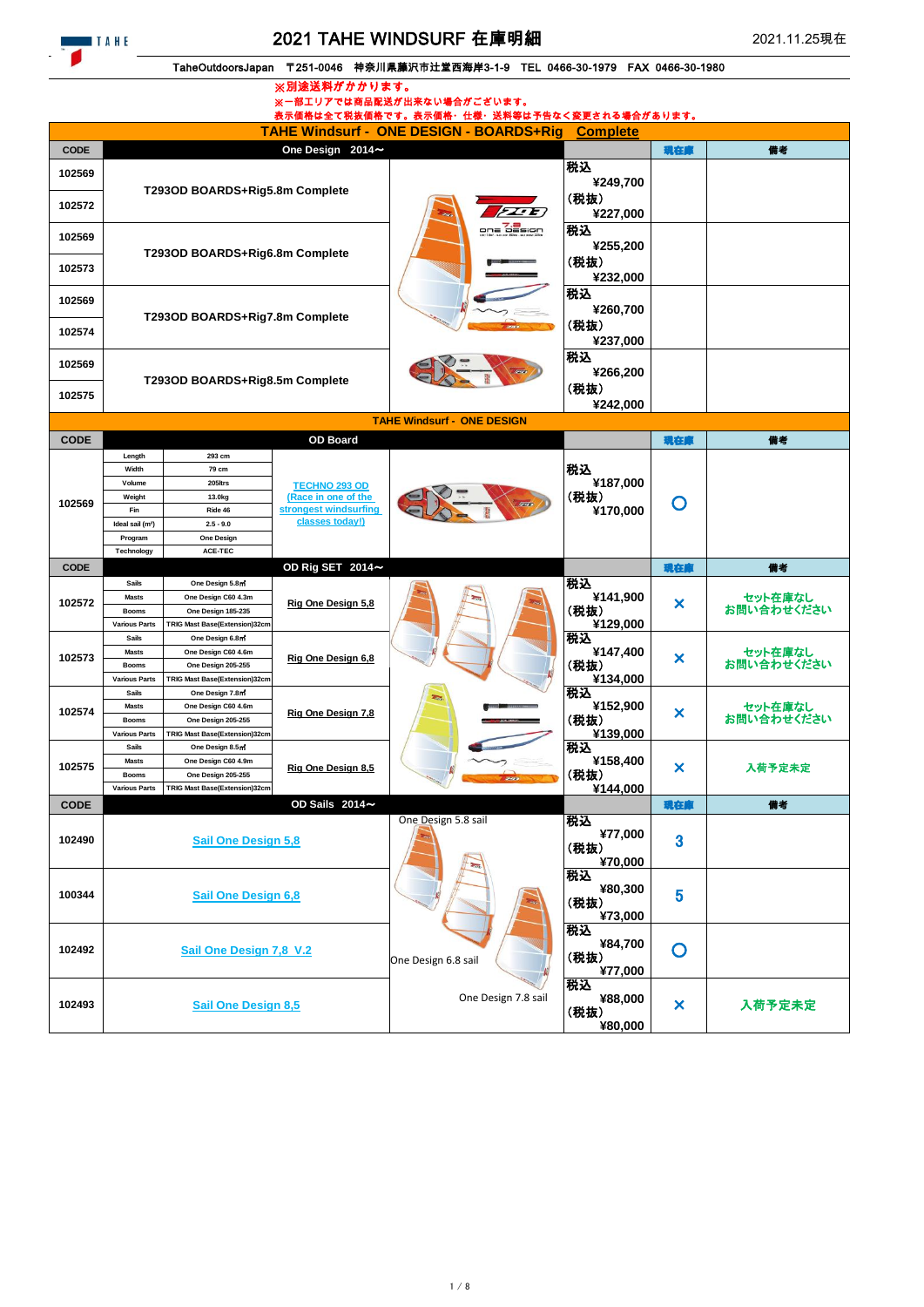| <b>CODE</b> | OD mast/Boom                                        |                                     |                                  | 現在庫                       | 備考        |
|-------------|-----------------------------------------------------|-------------------------------------|----------------------------------|---------------------------|-----------|
| 102494      | Mast One Design C60 4,30                            | $\sim$ . The construction of $\sim$ | 税込<br>¥39,600<br>(税抜)<br>¥36,000 | $\overline{2}$            |           |
| 102495      | Mast One Design C60 4,60 V.2                        | - 112/22/22/22/22/22                | 税込<br>¥42,900<br>(税抜)<br>¥39,000 | ×                         | 入荷予定確認中   |
| 53712       | Mast One Design C60 4,90                            |                                     | 税込<br>¥47,300<br>(税抜)<br>¥43,000 | $\mathbf O$               |           |
| 102497      | WB One Design 185-235                               |                                     | 税込<br>¥24,200<br>(税抜)<br>¥22,000 | ×                         | 入荷予定未定    |
| 102498      | <b>WB One Design 205-255 V.2</b>                    |                                     | 税込<br>¥26,400<br>(税抜)<br>¥24,000 | $\mathbf O$               |           |
| 100556      | Batten N°4 & 5 for One Design - Complete BC (2014)  |                                     | 税込<br>¥6,050<br>(税抜)<br>¥5,500   | $\mathbf O$               |           |
| 100557      | Batten front end for N°4&5 for One Design BC (2014) |                                     | 税込<br>¥2,640<br>(税抜)<br>¥2,400   | $\mathbf O$               |           |
| 100558      | Batten N°6 For One Design - Complete BC (2014)      |                                     | 税込<br>¥3,630<br>(税抜)<br>¥3,300   | $\Delta$                  |           |
| <b>CODE</b> | OD Board&Rig Parts                                  |                                     |                                  | 現在庫                       | 備考        |
| 100565      | Roller Cam P843 S (2014)                            |                                     | 税込<br>¥1,430<br>(税抜)             | O                         |           |
| 100566      | Roller Cam P843 L (2014)                            |                                     | ¥1,300<br>税込<br>¥1,430<br>(税抜)   | $\mathbf O$               |           |
| 100567      | Widget S P875 (2014)                                |                                     | ¥1,300<br>税込<br>¥1,430<br>(税抜)   | $\mathsf{O}$              |           |
| 100568      | Widget L P876 (2014)                                |                                     | ¥1,300<br>税込<br>¥1,430           | $\mathbf O$               |           |
|             |                                                     |                                     | (税抜)<br>¥1,300<br>税込<br>¥880     |                           |           |
| 100680      | <b>Smoky Grey Batcam</b>                            |                                     | (税抜)<br>¥800<br>税込               | $\boldsymbol{\mathsf{x}}$ | 入荷予定未定    |
| 100681      | <b>Haed Cap</b>                                     |                                     | ¥770<br>(税抜)<br>¥700             | O                         |           |
| 102485      | Footstraps Ergoform x 2                             |                                     | 税込<br>¥4,400<br>(税抜)<br>¥4,000   | O                         |           |
| 107160      | <b>Harness Rope</b>                                 |                                     | 税込<br>¥2,750<br>(税抜)<br>¥2,500   | ×                         | 入荷予定未定    |
| 31462       | Adjustable outhaul kit for T293OD                   |                                     | 税込<br>¥8,800<br>(税抜)<br>¥8,000   | ×                         | 入荷予定未定    |
| 31463       | Batten N° 4 & 5 One Design                          |                                     | 税込<br>¥4,950<br>(税抜)<br>¥4,500   | O                         | 旧セイル対応パーツ |
| 31527       | A.O.K. boom end fitting for T293OD                  |                                     | 税込<br>¥4,950<br>(税抜)<br>¥4,500   | $\mathsf{O}$              |           |
| 31618       | T293 OD - Male Head Cap for Sail                    |                                     | 税込<br>¥770<br>(税抜)<br>¥700       | $\mathsf{O}$              | 旧セイル対応パーツ |
| 31619       | Batten Front End for N° 4 & 5 One Design            |                                     | 税込<br>¥1,650<br>(税抜)<br>¥1,500   | O                         | 旧セイル対応パーツ |
| 31694       | Batten N°6 for One Design                           |                                     | 税込<br>¥2,530<br>(税抜)<br>¥2,300   | O                         | 旧セイル対応パーツ |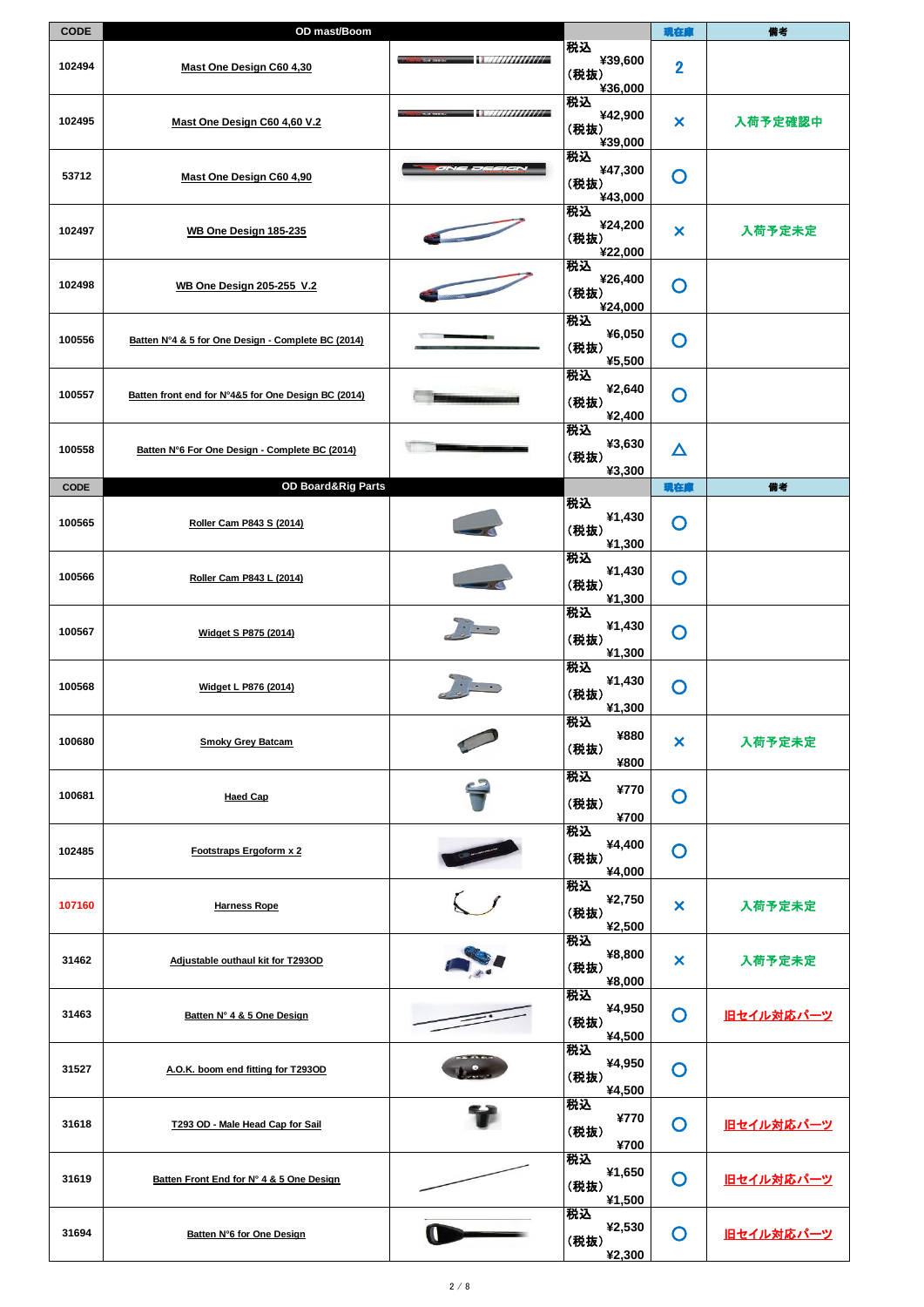| 35052       | Mast track car (Techno 293 One Design)               | 税込<br>¥4,400<br>(税抜)<br>¥4,000   | O           |                                           |
|-------------|------------------------------------------------------|----------------------------------|-------------|-------------------------------------------|
| 40376       | <b>Trimbox plug</b>                                  | 税込<br>¥660<br>(税抜)<br>¥600       | Δ           | <u>旧セイル対応パーツ</u>                          |
| 40503       | Dagger board lip front plate 黑                       | 税込<br>¥880<br>(税抜)<br>¥800       | O           |                                           |
| 52451       | Daggerboard Lip+Support - 1 side only (T293OD)       | 税込<br>¥3,300<br>(税抜)<br>¥3,000   | O           |                                           |
| 52934       | Fin 46cm Free Blade Trimbox (T283, T293OD<2011)      | 税込<br>¥15,400<br>(税抜)<br>¥14,000 | Δ           | <u>旧セイル対応パーツ</u>                          |
| 53212       | Set of screws for Techno 293 OD                      | 税込<br>¥2,750<br>(税抜)<br>¥2,500   | O           | <u>旧セイル対応パーツ</u>                          |
| 53467       | Lower section mastfoot for T293 OD                   | 税込<br>¥8,800<br>(税抜)<br>¥8,000   | O           |                                           |
| 53568       | <b>Mast Track CompleteT293OD</b>                     | 税込<br>¥15,400<br>(税抜)<br>¥14,000 | O           |                                           |
| 53632       | One Design Sail Cam                                  | 税込<br>¥1,430<br>(税抜)<br>¥1,300   | O           | 旧セイル対応パーツ                                 |
| 53813       | Fin 46cm Ride DT (T293 OD 2012+, 148)                | 税込<br>¥15,400<br>(税抜)<br>¥14,000 | O           |                                           |
| 53814       | Fin Select 50cm Ride Deep Tuttle (Techno 160)        | 税込<br>¥15,400<br>(税抜)<br>¥14,000 | O           |                                           |
| 53831       | Set of screws for Techno 293OD DTT                   | 税込<br>¥2,750<br>(税抜)<br>¥2,500   | Δ           |                                           |
| 70090       | Daggerboard system (Techno 293)                      | 税込<br>¥11,000<br>(税抜)<br>¥10,000 | O           | 学生価格6,600円                                |
| 102502      | TRIG Mast Base 32 cm                                 | 税込<br>¥8,250<br>(税抜)<br>¥7,500   | $\mathbf O$ | ※付属ストッパーはC型プ<br>ラスティックから品番<br>53612へ変更済み。 |
| 106614      | Set of Lines for Cpte rig                            | 税込<br>¥2,750<br>(税抜)<br>¥2,500   | ×           | 入荷予定未定                                    |
| 53612       | Adjustable ring (stainless steel) for mast extension | 税込<br>¥1,320<br>(税抜)<br>¥1,200   | 1           |                                           |
| <b>CODE</b> | <b>OD Accessories</b>                                |                                  |             |                                           |
| 102503      | Board Bag for Techno 293 OD                          | 税込<br>¥16,500<br>(税抜)<br>¥15,000 | O           |                                           |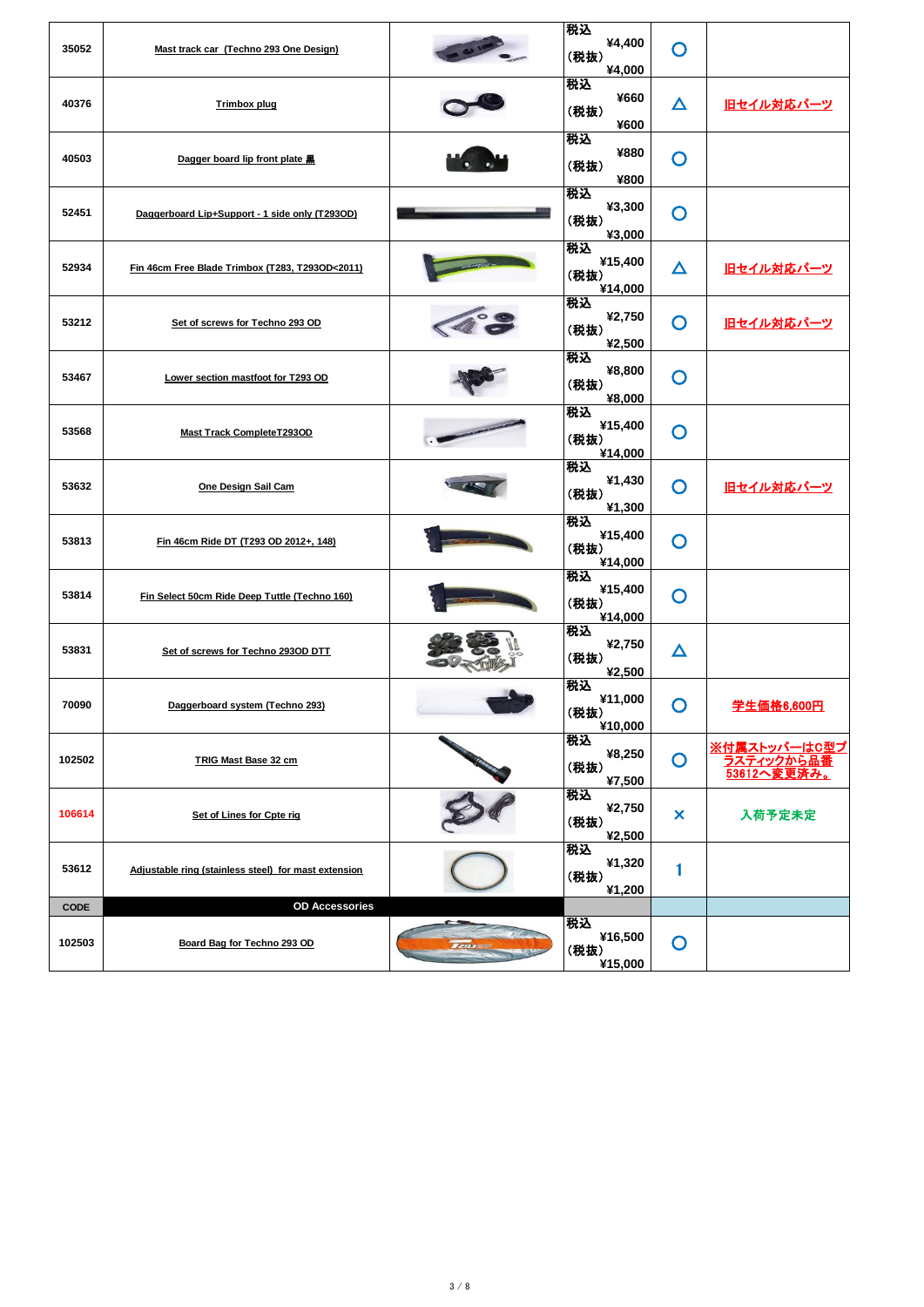|             | <b>TECHNO WIND FOIL 130 CLASS</b> |                             |                                |      |            |                           |        |  |
|-------------|-----------------------------------|-----------------------------|--------------------------------|------|------------|---------------------------|--------|--|
| <b>CODE</b> |                                   |                             | <b>TECHNO</b>                  |      |            | 現在庫                       | 備考     |  |
|             | Length                            | 230cm                       |                                |      |            |                           |        |  |
|             | Width                             | 81.5cm                      |                                |      |            |                           |        |  |
|             | Volume                            | 130L                        |                                |      | 税込         |                           |        |  |
|             | Weight                            | 9.5kg                       |                                |      | ¥154,000   |                           |        |  |
| 106833      | Fin box                           | Deep Tuttle                 | <b>TECHNO</b><br>WIND FOIL 130 |      | (税抜)       | O                         |        |  |
|             | Fin                               | Select S1 (Sold separately) |                                |      | ¥140,000   |                           |        |  |
|             | Sail                              | 5.0>8.0 Foil / 6.0>8.0 Wind |                                |      |            |                           |        |  |
|             | Program                           | Freeride / Foil             |                                |      |            |                           |        |  |
|             | Technology                        | ACE-TEC                     |                                |      |            |                           |        |  |
|             |                                   |                             | <b>TECHNO</b>                  |      |            |                           |        |  |
| <b>CODE</b> |                                   |                             |                                |      |            | 現在庫                       | 備考     |  |
|             | Mast height                       | 90cm                        |                                |      | 税込         |                           |        |  |
|             |                                   |                             |                                |      |            |                           |        |  |
|             | Fuselage length                   | 91cm                        |                                |      | ¥176,000   |                           |        |  |
| 107418      | Front wing length                 | 760mm / 850cm2              | <b>TECHNO</b>                  |      | (税抜)       | $\boldsymbol{\Delta}$     |        |  |
|             |                                   |                             | WIND FOIL 130                  |      |            |                           |        |  |
|             | Rear wing length                  | 450mm / 260cm2              |                                |      | ¥160,000   |                           |        |  |
|             |                                   |                             |                                |      |            |                           |        |  |
|             | Weight                            | 7.0kg                       |                                |      |            |                           |        |  |
| <b>CODE</b> |                                   |                             | <b>SAILS</b>                   |      |            | 現在庫                       | 備考     |  |
|             | Luff                              | 424cm                       |                                |      |            |                           |        |  |
|             | Boom length                       | 172cm                       | SAIL TWF 5,6                   |      | 税込         |                           |        |  |
|             | Base                              | $\pmb{0}$                   |                                |      | ¥82,500    |                           |        |  |
| 107424      | <b>Battens</b>                    | $\boldsymbol{7}$            |                                |      | (税抜)       | 5                         |        |  |
|             | Cams                              | $\,2\,$                     |                                |      | ¥75,000    |                           |        |  |
|             | Mast                              | 430 SDM                     |                                |      |            |                           |        |  |
|             | Boom                              | 160-210                     |                                |      |            |                           |        |  |
|             | Luff                              | 424cm                       | SAIL TWF 5,6                   |      |            |                           |        |  |
|             | Boom length                       | 172cm                       |                                |      | 税込         |                           |        |  |
|             | Base                              | $\mathsf 0$                 |                                |      | ¥85,800    |                           |        |  |
| 107425      | <b>Battens</b>                    | $\boldsymbol{7}$            |                                | (税抜) | 5          |                           |        |  |
|             | Cams                              | $\sqrt{2}$                  |                                |      | ¥78,000    |                           |        |  |
|             | Mast                              | 430 SDM                     |                                |      |            |                           |        |  |
|             | Boom                              | 160-210                     |                                |      |            |                           |        |  |
|             | Luff                              | 424cm                       |                                |      |            |                           |        |  |
|             | Boom length                       | 172cm                       |                                |      | 税込         | O                         |        |  |
|             | Base                              | $\pmb{0}$                   |                                |      | ¥90,200    |                           |        |  |
| 107426      | <b>Battens</b>                    | $\overline{7}$              | SAIL TWF 5,6                   |      | (税抜)       |                           |        |  |
|             | Cams                              | $\sqrt{2}$                  |                                |      | ¥82,000    |                           |        |  |
|             | Mast                              | 430 SDM                     |                                |      |            |                           |        |  |
|             | Boom                              | 160-210                     |                                |      |            |                           |        |  |
|             | Luff                              | 424cm                       |                                |      |            |                           |        |  |
|             | Boom length                       | 172cm                       |                                |      | 税込         |                           |        |  |
|             | Base                              | $\mathbf 0$                 |                                |      | ¥93,500    |                           |        |  |
| 107427      | <b>Battens</b>                    | $\boldsymbol{7}$            | SAIL TWF 5,6                   |      | (税抜)       | O                         |        |  |
|             | Cams                              | $\sqrt{2}$                  |                                |      | ¥85,000    |                           |        |  |
|             | Mast                              | 430 SDM                     |                                |      |            |                           |        |  |
|             | Boom                              | 160-210                     |                                |      |            |                           |        |  |
| <b>CODE</b> |                                   |                             | TWF130 mast/Boom               |      |            | 現在庫                       | 備考     |  |
|             |                                   |                             |                                |      | 税込         |                           |        |  |
|             |                                   |                             |                                |      | ¥27,500    |                           |        |  |
| 107428      |                                   | <b>BOOM TWF 160-210</b>     |                                |      | (税抜)       | $\pmb{\times}$            | 入荷予定未定 |  |
|             |                                   |                             |                                |      | ¥25,000    |                           |        |  |
|             |                                   |                             |                                |      |            |                           |        |  |
| <b>TBC</b>  |                                   | <b>MAST TWF 430</b>         |                                |      | <b>TBC</b> | $\boldsymbol{\mathsf{x}}$ | 入荷予定未定 |  |
|             |                                   |                             |                                |      |            |                           |        |  |
|             |                                   |                             |                                |      |            |                           |        |  |
| TBC         |                                   | <b>MAST TWF 460</b>         |                                |      | <b>TBC</b> | $\pmb{\times}$            | 入荷予定未定 |  |
|             |                                   |                             |                                |      |            |                           |        |  |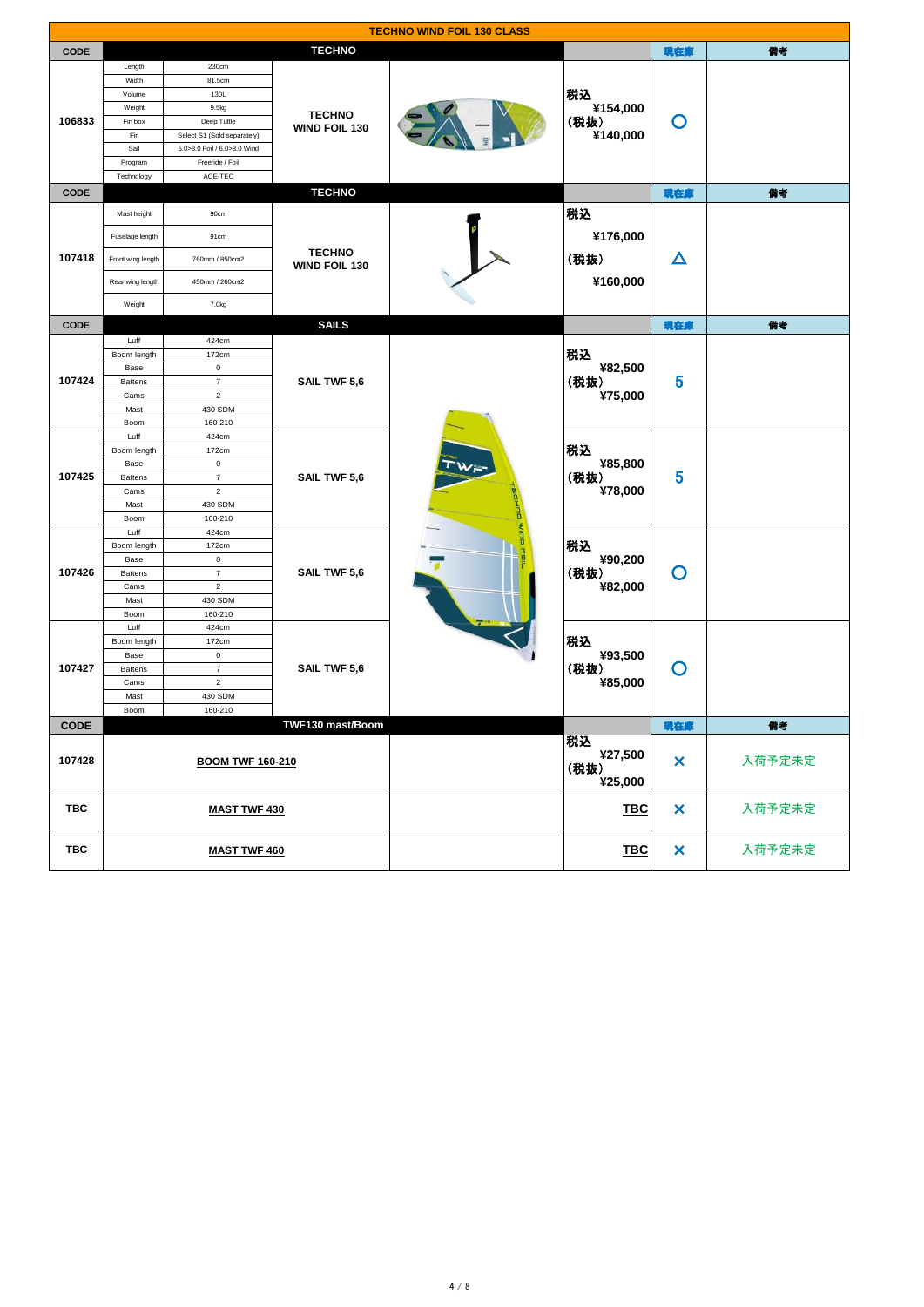| <b>TAHE Windsurf - BOARDS + Windsurfing Foil</b> |                                             |                              |                           |                                                                   |                  |                       |        |
|--------------------------------------------------|---------------------------------------------|------------------------------|---------------------------|-------------------------------------------------------------------|------------------|-----------------------|--------|
| <b>CODE</b>                                      |                                             |                              | <b>Techno &amp; Beach</b> |                                                                   | 税抜               | 現在庫                   | 備考     |
|                                                  | Length                                      | 255cm                        |                           |                                                                   |                  |                       |        |
|                                                  | Width                                       | 82cm                         |                           |                                                                   | 税込               |                       |        |
|                                                  | Volume                                      | 160L                         |                           |                                                                   | ¥154,000         |                       |        |
| 106836                                           | Weight                                      | 11kg                         | <b>TECHNO</b>             |                                                                   | (税抜)             | ×                     | 入荷予定未定 |
|                                                  | Fin                                         | <b>SELECT</b>                | WIND FOIL 160             |                                                                   | ¥140,000         |                       |        |
|                                                  | Sail                                        | 5.0>8.0 Foil<br>6.5>8.5 Wind |                           |                                                                   |                  |                       |        |
|                                                  | Program                                     | Freeride / Foil              |                           |                                                                   |                  |                       |        |
|                                                  | Technology                                  | ACE-TEC                      |                           |                                                                   |                  |                       |        |
|                                                  | Length                                      | 250cm                        |                           |                                                                   |                  |                       |        |
|                                                  | Width<br>Volume                             | 70cm<br>133L                 |                           |                                                                   | 税込<br>¥143,000   |                       |        |
|                                                  | Weight                                      | 9.0kg                        | <b>TECHNO</b>             |                                                                   | (税抜)             |                       |        |
| 106837                                           | Fin                                         | <b>SELECT</b>                | 133                       | $\blacksquare$                                                    | ¥130,000         | ×                     | 入荷予定未定 |
|                                                  | Sail                                        | 5.2 > 8.5                    |                           |                                                                   |                  |                       |        |
|                                                  | Program                                     | Freeride                     |                           |                                                                   |                  |                       |        |
|                                                  | Technology                                  | ACE-TEC                      |                           |                                                                   |                  |                       |        |
|                                                  | Length                                      | 264cm                        |                           |                                                                   |                  |                       |        |
|                                                  | Width                                       | 75cm                         |                           |                                                                   | 税込               |                       |        |
|                                                  | Volume                                      | 148L<br>9.7kg                | <b>TECHNO</b>             |                                                                   | ¥143,000<br>(税抜) |                       |        |
| 106838                                           | Weight<br>Fin                               | <b>SELECT</b>                | 148                       |                                                                   | ¥130,000         | ×                     | 入荷予定未定 |
|                                                  | Sail                                        | 5.2 > 8.5                    |                           |                                                                   |                  |                       |        |
|                                                  | Program                                     | Freeride                     |                           |                                                                   |                  |                       |        |
|                                                  | Technology                                  | ACE-TEC                      |                           |                                                                   |                  |                       |        |
|                                                  | Length                                      | 255cm                        |                           |                                                                   |                  |                       |        |
|                                                  | Width                                       | 82cm                         |                           |                                                                   | 税込               |                       |        |
|                                                  | Volume                                      | 160L                         |                           |                                                                   | ¥154,000         |                       | 入荷予定未定 |
| 106839                                           | Weight<br>Fin                               | 11.0kg<br><b>SELECT</b>      | <b>TECHNO</b>             |                                                                   | (税抜)<br>¥140,000 | ×                     |        |
|                                                  | Sail                                        | 2.5 > 8.5                    | 160 D                     |                                                                   |                  |                       |        |
|                                                  | Program                                     | School / Freeride            |                           |                                                                   |                  |                       |        |
|                                                  | Technology                                  | ACE-TEC                      |                           |                                                                   |                  |                       |        |
|                                                  | Length                                      | + Daggerboard<br>293cm       |                           |                                                                   |                  |                       |        |
|                                                  | Width                                       | 79cm                         |                           |                                                                   | 税込               |                       |        |
|                                                  | Volume                                      | 185L                         |                           |                                                                   | ¥159,500         |                       |        |
| 106840                                           | Weight                                      | 12.5kg                       | <b>TECHNO</b>             |                                                                   | (税抜)             | ×                     | 入荷予定未定 |
|                                                  | Fin                                         | <b>SELECT</b>                | 185 D                     |                                                                   | ¥145,000         |                       |        |
|                                                  | Sail                                        | 2.5 > 8.5                    |                           |                                                                   |                  |                       |        |
|                                                  | Program                                     | School / Freeride<br>ACE-TEC |                           |                                                                   |                  |                       |        |
|                                                  | Technology                                  | + Daggerboard                |                           |                                                                   |                  |                       |        |
|                                                  | Length<br>Width                             | 255cm<br>82cm                |                           |                                                                   |                  |                       |        |
|                                                  | Volume                                      | 160L                         |                           | 税込<br>¥121,000<br>(税抜)<br>¥110,000                                |                  |                       |        |
|                                                  | Weight                                      | 14.5kg                       | <b>BEACH 160 D</b>        |                                                                   |                  |                       |        |
| 106841                                           | Fin                                         |                              |                           |                                                                   | ×                | 入荷予定未定                |        |
|                                                  | Daggerboard                                 | Yes                          |                           |                                                                   |                  |                       |        |
|                                                  | Ideal sail (m <sup>2</sup> )                | 2.5 > 8.5                    |                           |                                                                   |                  |                       |        |
|                                                  | Program                                     | Beginner                     |                           |                                                                   |                  |                       |        |
|                                                  | Technology<br>Length                        | TOUGH-TEC<br>293cn           |                           |                                                                   |                  |                       |        |
|                                                  | Width                                       | 79cm                         |                           |                                                                   |                  |                       |        |
|                                                  | Volume                                      | 185L                         |                           |                                                                   | 税込               |                       |        |
|                                                  | Weight                                      | 16.0kg                       |                           |                                                                   | ¥126,500         |                       |        |
| 106842                                           | Fin                                         |                              | <b>BEACH 185 D</b>        | $\mathbb{Z} \left\{ \begin{array}{c} 1 \\ 1 \end{array} \right\}$ | (税抜)             | $\boldsymbol{\times}$ | 入荷予定未定 |
|                                                  | Daggerboard                                 | Yes                          |                           |                                                                   | ¥115,000         |                       |        |
|                                                  | Ideal sail (m <sup>2</sup> )                | 2.5 > 7.2                    |                           |                                                                   |                  |                       |        |
|                                                  | Program<br>Technology                       | Beginner<br>TOUGH-TEC        |                           |                                                                   |                  |                       |        |
|                                                  | Length                                      | 297cn                        |                           |                                                                   |                  |                       |        |
|                                                  | Width                                       | 92cm                         |                           |                                                                   |                  |                       |        |
|                                                  | Volume                                      | 225L                         |                           |                                                                   | 税込               |                       |        |
|                                                  | Weight                                      | 18.5kg                       |                           |                                                                   | ¥132,000         |                       |        |
| 106843                                           | Fin                                         |                              | <b>BEACH 225 D</b>        | $\rightarrow$                                                     | (税抜)             | $\boldsymbol{\times}$ | 入荷予定未定 |
|                                                  | Daggerboard                                 | Yes<br>2.5 > 7.2             |                           |                                                                   | ¥120,000         |                       |        |
|                                                  | Ideal sail (m <sup>2</sup> )<br>Program     | Beginner                     |                           |                                                                   |                  |                       |        |
|                                                  | Technology                                  | TOUGH-TEC                    |                           |                                                                   |                  |                       |        |
| <b>CODE</b>                                      |                                             |                              | <b>SUP WIND</b>           |                                                                   | 税抜               | 現在庫                   | 備考     |
|                                                  | Length                                      | 11'6"   350cm                |                           |                                                                   |                  |                       |        |
|                                                  | Width                                       | 32.5"   82cm                 |                           |                                                                   |                  |                       |        |
|                                                  | Volume                                      | 215L                         |                           |                                                                   | 税込               |                       |        |
| 106832                                           | Weight                                      | 33lbs   15.0kg               | 11'6                      | EINI                                                              | ¥154,000         | ×                     | 入荷予定未定 |
|                                                  | Fin                                         |                              | <b>BREEZE WIND SUP</b>    |                                                                   | (税抜)             |                       |        |
|                                                  | Daggerboard<br>Ideal sail (m <sup>2</sup> ) | Yes<br>2.5 > 7.2             |                           |                                                                   | ¥140,000         |                       |        |
|                                                  |                                             |                              |                           |                                                                   |                  |                       |        |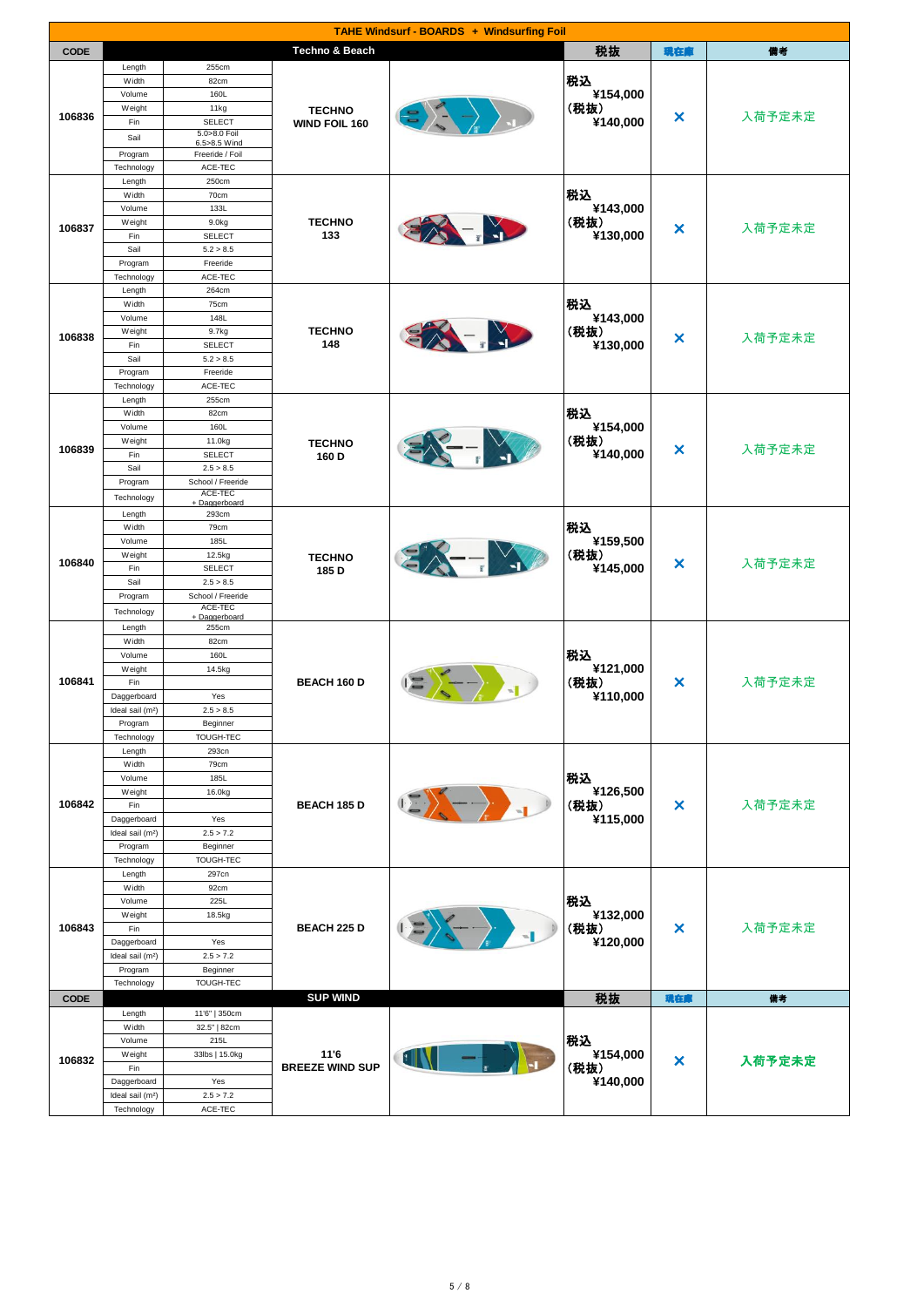| <b>CODE</b> |                    |             | <b>FOIL</b>                               |  |          | 税抜                        | 現在庫                       | 備考                          |
|-------------|--------------------|-------------|-------------------------------------------|--|----------|---------------------------|---------------------------|-----------------------------|
|             | <b>Mast height</b> | 85cm        |                                           |  |          |                           |                           |                             |
|             | Fuselage length    | 88.5cm      |                                           |  |          | 税込                        |                           |                             |
| 102444      | Front wing length  | 80cm        | <b>TECHNO WIND FOIL</b>                   |  |          | ¥198,000                  | $\boldsymbol{\mathsf{x}}$ | 入荷予定未定<br><u>お取扱い条件は、お問</u> |
|             | Rear wing length   | 45cm        |                                           |  |          | (税抜)                      |                           | い合わせ下さい。                    |
|             | Weight             | 4.5kg       |                                           |  |          | ¥180,000                  |                           |                             |
|             | Fin Box plug       | Deep Tuttle |                                           |  |          |                           |                           |                             |
|             | <b>Mast height</b> |             |                                           |  |          |                           |                           |                             |
|             | Fuselage length    |             |                                           |  |          | 税込                        |                           |                             |
| 107235      | Front wing length  |             | <b>T WIND FOIL</b><br><b>MAGIC CARPET</b> |  | ¥187,000 | $\boldsymbol{\mathsf{x}}$ | 入荷予定未定                    |                             |
|             | Rear wing length   |             |                                           |  |          | (税抜)<br>¥170,000          |                           |                             |
|             | Weight             |             |                                           |  |          |                           |                           |                             |
|             | Fin Box plug       |             |                                           |  |          |                           |                           |                             |
| 107234      |                    |             |                                           |  |          | 税込                        |                           |                             |
|             |                    |             | T WIND FOIL                               |  |          | ¥550                      | $\boldsymbol{\mathsf{x}}$ | 入荷予定未定                      |
|             |                    |             | <b>SPACER 0.5 MM</b>                      |  |          | (税抜)                      |                           |                             |
|             |                    |             |                                           |  |          | ¥500                      |                           |                             |

| <b>TAHE Windsurf</b> |                              |                       |                                           |                                    |                           |        |  |
|----------------------|------------------------------|-----------------------|-------------------------------------------|------------------------------------|---------------------------|--------|--|
| <b>CODE</b>          |                              | <b>Nova Rig SET</b>   |                                           |                                    | 現在庫                       | 備考     |  |
| 107186               | <b>RIG BEACH KIDS 2.5</b>    |                       |                                           | 税込<br>¥66,000<br>(税抜)<br>¥60,000   | $\boldsymbol{\mathsf{x}}$ | 入荷予定未定 |  |
| 107187               | RIG BEACH KIDS 3.0           |                       | 税込<br>(税抜)                                | ¥71,500<br>¥65,000                 | ×                         | 入荷予定未定 |  |
| 107188               | <b>RIG BEACH KIDS 3.5</b>    |                       |                                           | 税込<br>¥77,000<br>(税抜)<br>¥70,000   | ×                         | 入荷予定未定 |  |
| 107147               | RIG BEACH 4.0                | <b>BEACH</b>          |                                           | 税込<br>¥90,200<br>(税抜)<br>¥82,000   | $\overline{\mathbf{3}}$   |        |  |
| 107148               | RIG BEACH 4,5                |                       | <b>BEACH</b><br><b><i>SO</i></b><br>ÚEACH | 税込<br>¥97,900<br>(税抜)<br>¥89,000   | ×                         | 入荷予定未定 |  |
| 107149               | RIG BEACH 5.0                |                       |                                           | 税込<br>¥102,300<br>(税抜)<br>¥93,000  | $\overline{\mathbf{3}}$   |        |  |
| 107150               | RIG BEACH 5.5                | <b>BEACH</b>          | BEACH                                     | 税込<br>¥105,600<br>(税抜)<br>¥96,000  | ×                         | 入荷予定未定 |  |
| 107151               | RIG BEACH 6,0                |                       |                                           | 税込<br>¥110,000<br>(税抜)<br>¥100,000 | ×                         | 入荷予定未定 |  |
| <b>CODE</b>          |                              | <b>TAHE mast/Boom</b> |                                           |                                    | 現在庫                       | 備考     |  |
| 107171               | <b>MAST BEACH 3,50</b>       |                       |                                           | 税込<br>¥20,900<br>(税抜)<br>¥19,000   | $\boldsymbol{\mathsf{x}}$ | 入荷予定未定 |  |
| 107172               | <b>MAST BEACH 4,00</b>       |                       |                                           | 税込<br>¥23,100<br>(税抜)<br>¥21,000   | $\boldsymbol{\mathsf{x}}$ | 入荷予定未定 |  |
| 107173               | <b>MAST BEACH 4,30</b>       |                       |                                           | 税込<br>¥25,300<br>(税抜)<br>¥23,000   | $\boldsymbol{\mathsf{x}}$ | 入荷予定未定 |  |
| 107169               | <b>BOOM BEACH</b><br>155-195 |                       |                                           | 税込<br>¥24,200<br>(税抜)<br>¥22,000   | $\boldsymbol{\mathsf{x}}$ | 入荷予定未定 |  |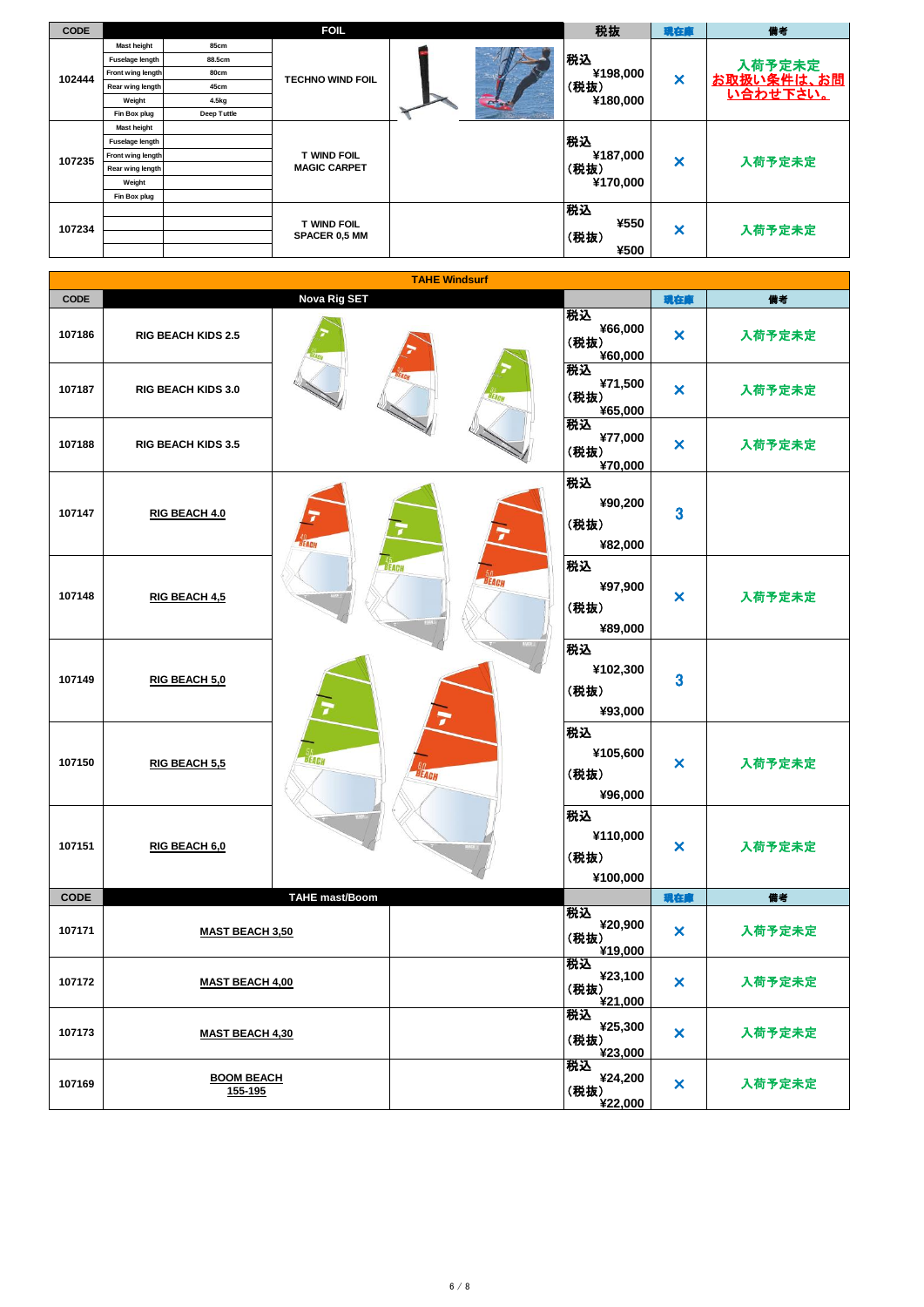| <b>CODE</b> | <b>TAHE Windsurf Parts</b>                    |                                    |                                  | 現在庫                       | 備考     |
|-------------|-----------------------------------------------|------------------------------------|----------------------------------|---------------------------|--------|
| 30486       | <b>Tendon Mastfoot - Replace Tend</b>         | ۰                                  | 税込<br>¥2,530<br>(税抜)<br>¥2,300   | 4                         |        |
| 30607       | Fin Screw & Slider For Us Box                 |                                    | 税込<br>¥550<br>(税抜)<br>¥500       | O                         |        |
| 30640       | White epoxy repair kit                        |                                    | 税込<br>¥2,420<br>(税抜)<br>¥2,200   | $\Delta$                  |        |
| 30672       | <b>Mastfoot Universal Tendon</b>              |                                    | 税込<br>¥8,800<br>(税抜)<br>¥8,000   | $\boldsymbol{\mathsf{x}}$ | 入荷予定未定 |
| 31232       | <b>Uphaul</b>                                 |                                    | 税込<br>¥1,430<br>(税抜)<br>¥1,300   | ×                         | 入荷予定未定 |
| 31340       | <b>TRIG Mast Base 00 cm</b>                   |                                    | 税込<br>¥4,400<br>(税抜)<br>¥4,000   | ×                         | 入荷予定未定 |
| 53815       | Fin 30 Beach Dt                               |                                    | 税込<br>¥11,000<br>(税抜)<br>¥10,000 | 5                         |        |
| 100350      | <b>Mastfoot Universal Joint</b>               |                                    | 税込<br>¥8,800<br>(税抜)<br>¥8,000   | $\overline{2}$            |        |
|             |                                               | <b>TAHE Windsurf - Accessories</b> |                                  |                           |        |
| <b>CODE</b> | <b>Safety</b>                                 |                                    |                                  | 現在庫                       | 備考     |
|             |                                               |                                    |                                  |                           |        |
| 105374      | <b>Buoyancy Aid</b><br><b>NINO</b><br>15-30kg |                                    | 税込<br>¥7,590<br>(税抜)<br>¥6,900   | 5                         |        |
| 107605      | <b>BRANTOME II XS</b>                         |                                    | 税込<br>¥7,590<br>(税抜)<br>¥6,900   | ×                         | 入荷予定未定 |
| 107606      | <b>BRANTOME II S/M</b>                        |                                    | 税込<br>¥7,590<br>(税抜)<br>¥6,900   | $\boldsymbol{\Delta}$     |        |
| 107607      | <b>BRANTOME II L/XL</b>                       |                                    | 税込<br>¥7,590<br>(税抜)<br>¥6,900   | ×                         | 入荷予定未定 |
| 102623      | <b>WINDIGO XS</b>                             |                                    | 税込<br>¥9,900<br>(税抜)<br>¥9,000   | $\mathbf O$               |        |
| 102624      | <b>WINDIGO S/M</b>                            |                                    | 税込<br>¥9,900<br>(税抜)<br>¥9,000   | $\Delta$                  |        |
| 102625      | <b>WINDIGO L/XL</b>                           |                                    | 税込<br>¥9,900<br>(税抜)<br>¥9,000   | $\boldsymbol{\Delta}$     |        |
| 105371      | <b>SWELL - GREEN XS</b>                       |                                    | 税込<br>¥8,800<br>(税抜)<br>¥8,000   | ×                         | 入荷予定未定 |
| 105372      | <b>SWELL - GREEN S/M</b>                      |                                    | 税込<br>¥8,800<br>(税抜)<br>¥8,000   | ×                         | 入荷予定未定 |
| 105373      | <b>SWELL - GREEN L/XL</b>                     |                                    | 税込<br>¥8,800<br>(税抜)<br>¥8,000   | ×                         | 入荷予定未定 |
| 105378      | <b>SHAMAN S/M</b>                             |                                    | 税込<br>¥7,590<br>(税抜)<br>¥6,900   | ×                         | 入荷予定未定 |
| 105379      | <b>SHAMAN L/XL</b>                            |                                    | 税込<br>¥7,590<br>(税抜)<br>¥6,900   | ×                         | 入荷予定未定 |
|             |                                               | 注)カラー/仕様は変更になる場合があります。             |                                  |                           |        |